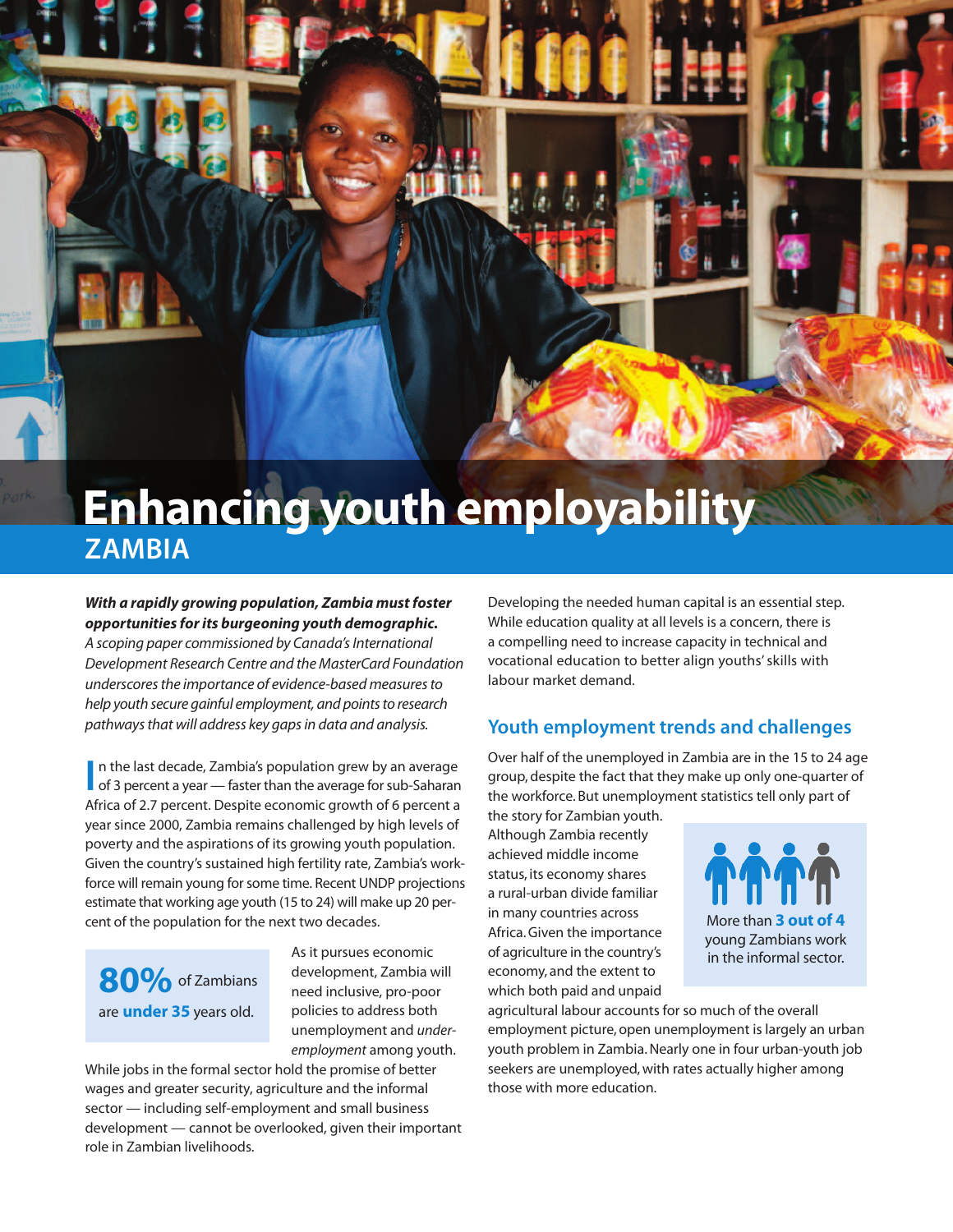Their rural counterparts are more likely to face the challenge of *underemployment* — working in precarious and poorly paid informal jobs. Indeed, the informal economy houses the majority of the Zambian workforce, but youth have the highest rates of informal employment: 77.1 percent of 15 to 24-year-olds compared with 70.5 percent of other workers are in the informal sector. Moreover, nearly a third are in unpaid household work — mainly related to agriculture — and hence trapped in marginal activity with no financial remuneration.Those who migrate to urban areas in search of formal employment often find themselves self-employed or in informal private sector jobs.Young women and teen girls are among the most likely to work in marginal jobs.



#### **Access to education and training**

One of the most urgent challenges facing Zambia is to overcome its low levels of human capital development. Skilled workers are scarce, young people have limited access to higher education, and weak labour market linkages contribute to a mismatch between supply and demand.

While primary school enrolment rates have increased from 72 percent in 2002 to 94 percent in 2012, the rate of progression from primary to secondary schooling is stagnant, and remains low in comparison with neighbouring countries. Poor quality schooling is a factor in the high dropout rates, along with the economic pressures young people feel to contribute to their households. Just over one in a hundred go on to study at the tertiary level, even though those with post-secondary qualifications are significantly more likely to find jobs in the formal sector. Meeting Zambia's employment goals will require focusing further skills and training on both high school dropouts and the many graduates who currently do not continue to further education.



Technical and Vocational Education and Training (TVET) which focuses on imparting skills that are in demand within the labour force — is much touted as a response to the global youth unemployment challenge. But access to technical and vocational programs in Zambia is low, with a serious lack of capacity. In Zambia, as in many Southern Africa countries, enrolment in higher education is skewed toward universities and institutes of technology and away from vocational training colleges. Addressing this deficit will be one important route for Zambia to address skills shortages and better align labour supply and demand.

#### **Transitions into working years**

Transitions — both within education and into the workplace — take longer for young Zambians in comparison with peers in other developing countries, according to a 2008 World Bank study. Poorer youth tend to revolve between school and work as their education funding and economic pressures demand: many reach their twenties before graduating from secondary school. Women and the poor face the most protracted transition period.

Employers and young people cite different barriers to explain youths'difficulty in entering labour markets. While the young feel disadvantaged mainly by their lack of experience and technical skills, employers are dissuaded from hiring youth by their high turnover rates even more than their inexperience.

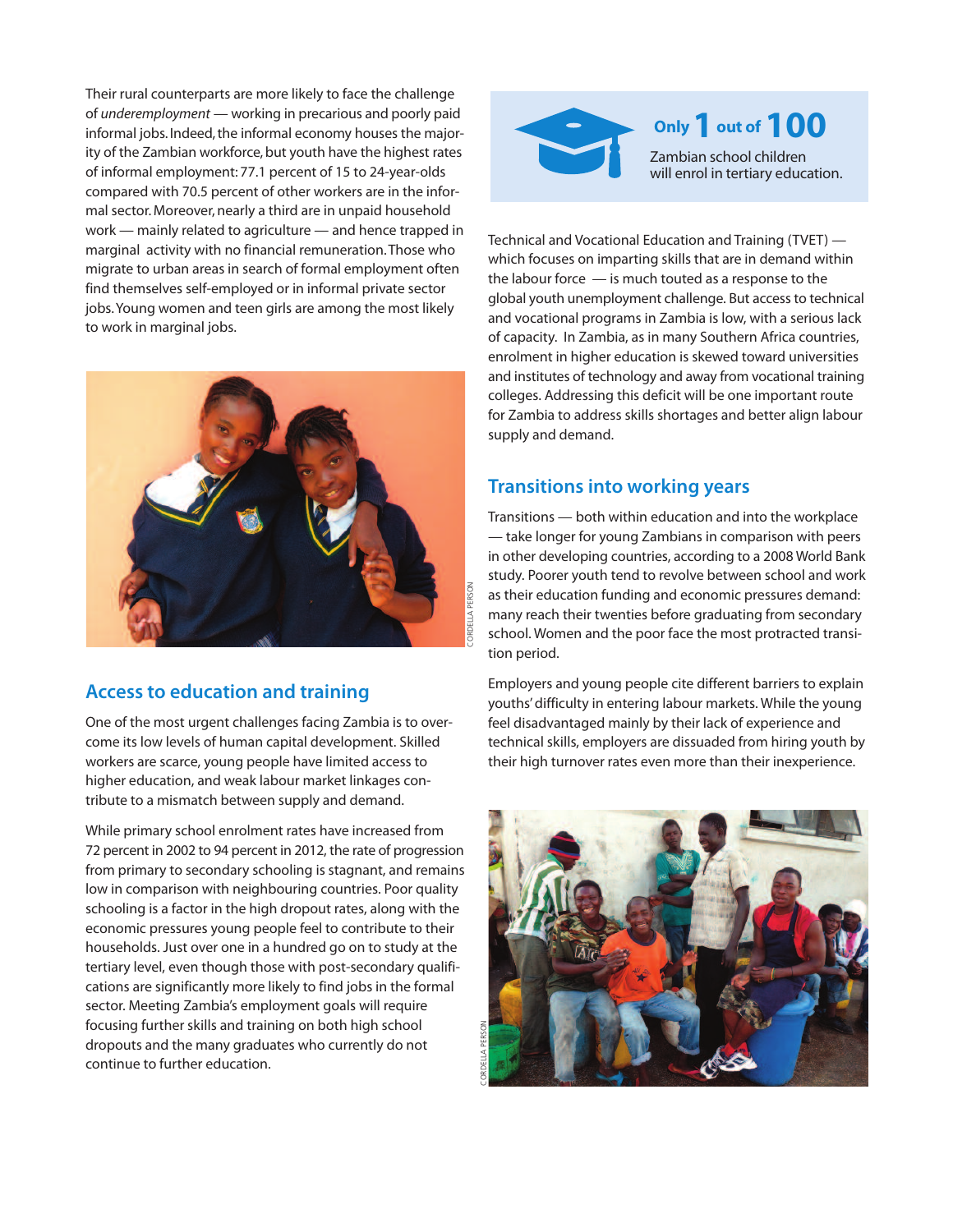While additional years of education generally increase the chances of finding work, there is considerable unemployment among high school graduates and even among those with post-secondary qualifications. This may be due in part to the higher wage expectations of these graduates, but it is more fundamentally tied to skills mismatches, with too many graduates earning qualifications for which there is little demand. International Labour Organization (ILO) surveys have found that over 80 percent of Zambian youth would prefer a future job in the public sector, and these unrealistic expectations may contribute to the mismatch.

*Transitions — within education and into the workplace — take longer for young Zambians than peers in other developing countries.*

Entrepreneurship is seen as a positive alternative by many youth. According to the Global Entrepreneurship Monitor (GEM) 2012 report for Zambia, 80 percent of all youth respondents perceived good opportunities for starting a business, and 84 percent believed they had the skills and knowledge needed. Zambia has one of the highest early-stage entrepreneurship rates among those sampled through GEM, and the activity is driven primarily by those aged 25 to 34. But a lack of access to credit constrains them in growing their businesses.

#### **Policy and program environment for youth employment**

Meeting the challenge of youth employment is a shared concern for the Zambian government, the donor community, business, and civil society.

Public policy aimed at fostering the participation of youth in the Zambian economy dates back to 1994, when the National Youth Policy was first introduced. Amended in 2006, the policy framework has largely focused on"supply-side"approaches, such as by preparing school-leavers for employment; providing start-up capital for small businesses; and encouraging the formation of youth co-operatives. In a 2013 review, the ILO urged a shift toward simultaneously addressing labour market demand- and supply-side constraints, improving governance, and enhancing the implementation of policies and programs. The resulting National Action Plan on Youth Employment in Zambia also puts more emphasis on monitoring and evaluation. The country is also targeting more effective vocational education and training. A vocational training stream recently introduced in the secondary school system will enable young people leaving school at Grade 9 and Grade 12 to be assessed for trade certificates.



The donor community has complemented government efforts with a number of specific micro-interventions. For example: a UN joint program led by the ILO aims to create job opportunities for young entrepreneurs within agricultural value chains and to boost food security; a partnership between the ILO and the Swedish development agency, SIDA, focuses on youth employment and skills training; and with support from the African Development Bank, the Ministry of Education, Science, Vocational Training and Early Education is implementing new training college curriculum in science and technology. NGOs too have played an important role, focusing mainly on rehabilitation and skills development, and more recently, enhancing Zambia's technology platform.

While efforts have thus been extensive, implementation has suffered from weaknesses such as flawed program design and a lack of coordination, and a dearth of program evaluation makes it difficult to weigh the success of various approaches.

## **Building an evidence base for effective interventions**

Research can strengthen program design by grounding it in evidence. While significant data gaps remain, inroads have been made in recent years through a number of research efforts. Among the most notable are two surveys undertaken by the ILO in 2012-2013: the School-to-Work Transition Survey, which explored the labour market situation, views, and aspirations of 3,200 Zambian youth; and the Labour Demand Enterprise Survey which examined the current and expected workforce needs of enterprises. These complementary sets of data are useful in illustrating both the supply and demand side of youth labour markets. Together with Zambian labour force surveys, the available data present a useful overview of the youth employment landscape and the characteristics of unemployed youth.